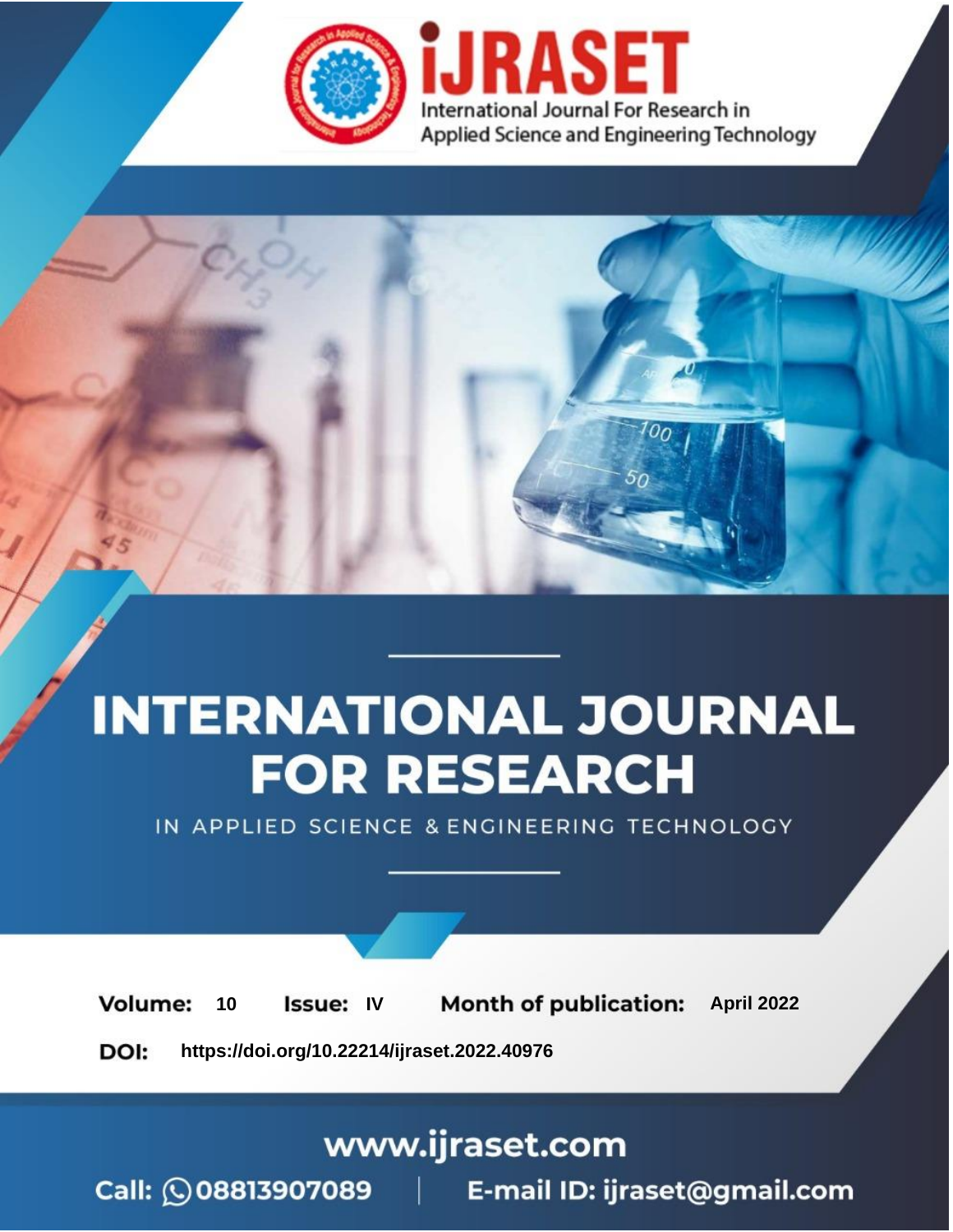

International Journal for Research in Applied Science & Engineering Technology (IJRASET**)**

 *ISSN: 2321-9653; IC Value: 45.98; SJ Impact Factor: 7.538 Volume 10 Issue IV Apr 2022- Available at www.ijraset.com*

### **Forest Safety Regulating Robot**

Shravani Muthe<sup>1</sup>, Sayali Kininge<sup>2</sup>, Aadish Dhoka<sup>3</sup>, Aditya Jadhav<sup>4</sup> *1, 2, 3, 4RSCOE, India*

*Abstract: Forests cover 31% of the global land and they are responsible to maintain the ecological balance on the earth. This most essential resource of the human being can be destroyed due to natural calamities like forest fires. These can be caused because of numerous causes like sudden lightning, volcanic eruptions, extreme hot weather or even due to human negligence. These fires can endanger the lives of animals, bids, insects and the other creatures living. The health of people involved is affected, since dust and smoke and carbon mono-oxide released in the air can cause respiratory disorders. Fire departments are forced to use harmful chemicals in order to put wildfires under control. The soil absorbs these and thus fertility of the soil is affected. To avoid these disastrous loses to come extent our project is to detect forest fires in its early stages and to detect animals in the range of 5-6 meters and then report it to the authority via text messaging services. With the help of IoT sensors and algorithms we can get the live status of our forests.* 

#### **I. INTRODUCTION**

Deforestation is the second leading cause of climate change and global warming after the burning of fossil fuels. And forest fires only make it worse. In 2015 Indonesia an estimated 2.6 million hectares – an area four times the size of Bali – burned. While the 2015 fires were some of the worst in recent years. And this created emission of green house gases more than that of the entire US system. Repairing and working of the destroyed forests would bring up 25-30% of the climatic solution.

We are developing a system that will warn us remotely about the live state of the forest and report forest fires through messaging services. Various sensors will be used like the heat sensors to sense the high temperature of the fires and also the warm bodies of the animals in the range of 5-6 meters.

#### **II. PROBLEM STATEMENT**

To develop a system that may warn us remotely regarding the live state of the forest and trees via electronic communication services like, unauthorized tree burning, deliberate tree burns, poor soil quality, fires due to lightening and dangerous because of the wind blast.

#### **III. OBJECTIVE**

The target of this project is to produce a value economical and a reliable resolution for the protection of the forests that primarily is incredibly important. and to notice animals in close to the fires thus on save them too and avoid to any extent further harm.

#### **IV. SCOPE**

The developed system goes to be helpful for the national parks and really giant biological science gardens and nurseries. The system may be upgraded and improved in step with the client has to check the air quality, soil fertility, and optimum temperatures.

| Sr. No.        | Paper Name                                                                                                            | Author                                                             | Year | Method                                                                   |
|----------------|-----------------------------------------------------------------------------------------------------------------------|--------------------------------------------------------------------|------|--------------------------------------------------------------------------|
| 1              | <b>IOT System For Forest</b>                                                                                          | Alina-Elena Marcus, George                                         | 2018 | MG811Carbon dioxide Sensor,                                              |
|                | Monitoring                                                                                                            | Sucic, Elena Olteanu,                                              |      | Raspberry Pi, GSM Module, Cloud                                          |
|                |                                                                                                                       | <b>Alexander Dorus</b>                                             |      | server                                                                   |
| $\mathfrak{D}$ | Design of weather<br>monitoring system using<br>arduino based database<br>implementation                              | Sarmad Nozad Mahamood                                              | 2017 | Temp sensors, humidity sensors, real<br>database, arduino system.        |
| 3              | IoT system for CO <sub>2</sub><br>Monitoring and Forest<br>Fire Detection with<br><b>Effective Alert</b><br>Mechanism | M.S.Sruthi1, Dr. M. Newlin<br>Rajkumar2, Dr. V. Venkatesa<br>Kumar | 2017 | MG811Carbon dioxide Sensor,<br>Raspberry Pi, GSM Module, Cloud<br>server |

Table 1: - Literature Table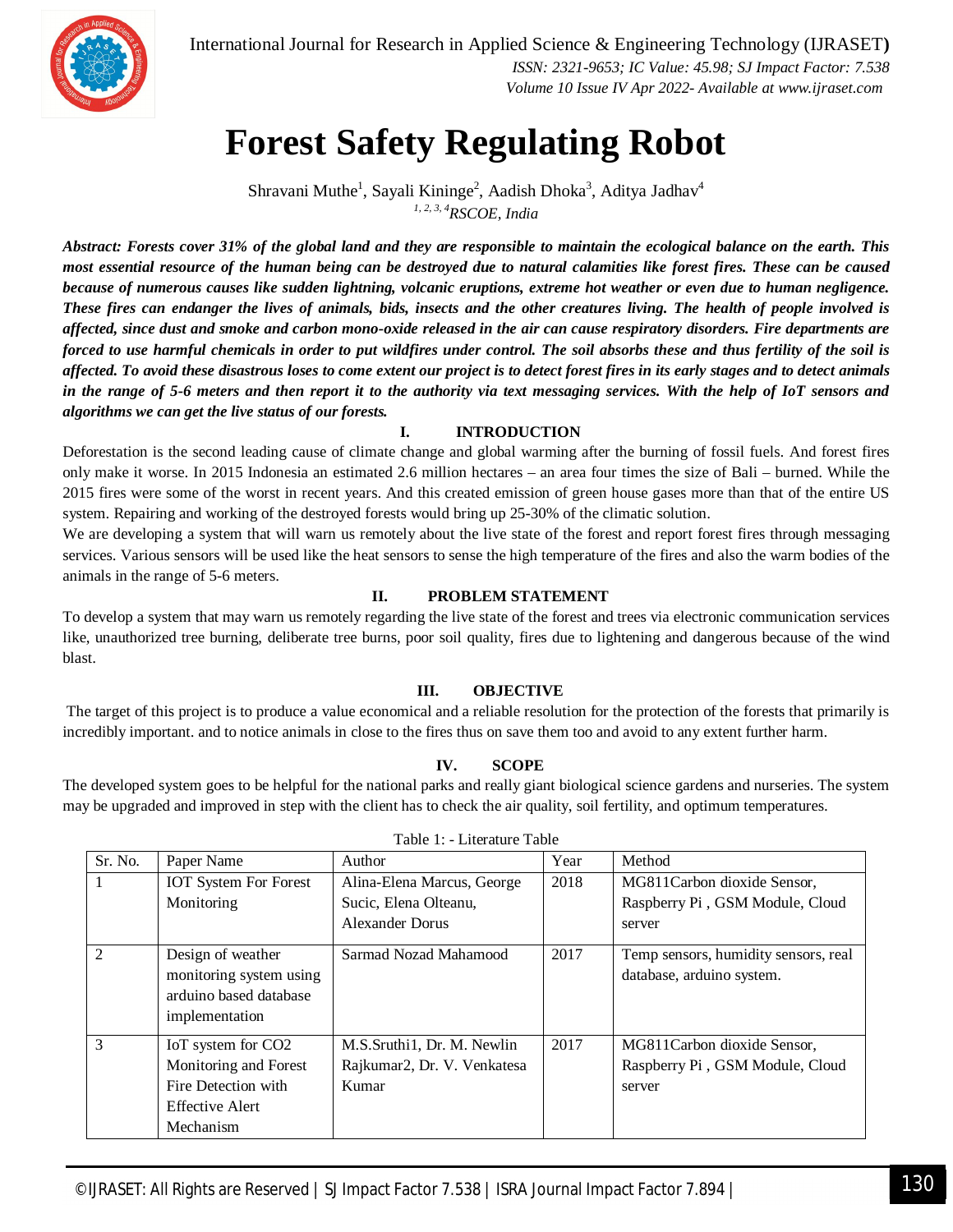International Journal for Research in Applied Science & Engineering Technology (IJRASET**)**



 *ISSN: 2321-9653; IC Value: 45.98; SJ Impact Factor: 7.538 Volume 10 Issue IV Apr 2022- Available at www.ijraset.com*



#### **VI. BLOCK DIAGRAM DESCRIPTION**

#### *A. PIC Controller*

PIC stands for Peripheral Interface Controller. These area unit tiny computers that have each input and output ports. PIC was developed for functioning on PDP computers to manage their peripheral devices, and hence, named as a peripheral interface device. PIC microcontrollers area unit in no time and straightforward to execute a program compared with alternative microcontrollers.

#### *B. Crystal Circuit*

The crystal circuit provides the clock pulse to the microcontroller and so to grant it a reference of your time. it's one in every of the foremost vital elements in clock circuits.

#### *C. Reset Circuit*

This reset circuit provides a beginning pulse to the microcontroller, while not this the microcontroller cannot begin its functioning.

#### *D. LCD*

Liquid crystal display(LCD) is associate in nursing alpha-numeric display which means it will display alphabets and numeric values in addition as special symbols on its screen. alphanumeric display is incredibly user friendly.

#### *E. Motor Driver Circuit*

Motor driver circuit is employed to drive the DC motor. L293d is to construct with transistors in addition as Motors. It may be accustomed rotate the device. The L293 is Associate in Nursing microcircuit motor driver that's used for synchronous and bidirectional management of 2 tiny motors. The L293 is proscribed to 600 mA, however in point of fact it will solely handle a lot of tiny currents unless you've got done some serious heat sinking to stay the case temperatures down.

#### *F. Motors*

Motor is Associate in Nursing output device its speed are varied in step with the speed set by the switches. The speed may be varied by varied the voltage given to the PWM convertor (using keypad). The speed of DC motor is directly proportional to coil voltage and reciprocally proportional to flux. By maintaining the flux constant, the speed may be varied by varied the coil voltage.

#### *G. Fire Sensor*

hearth sensing element is employed as a heat sensing element. it's a thermal measure device and includes a kind of usages together with heat sensing element. Heat sensing element to notice high temperatures. The rule of this heat sensing element that's once the warmth is high round the sensing element then there's resistance on the sensing element to be tiny. BUZZER: Buzzer is employed to grant Associate in Nursing alarm to the driving force if the pressure within the tire reduces below a collection worth that is indicated by the pressure sensing element BJT is employed for this purpose in conjunction with the buzzer.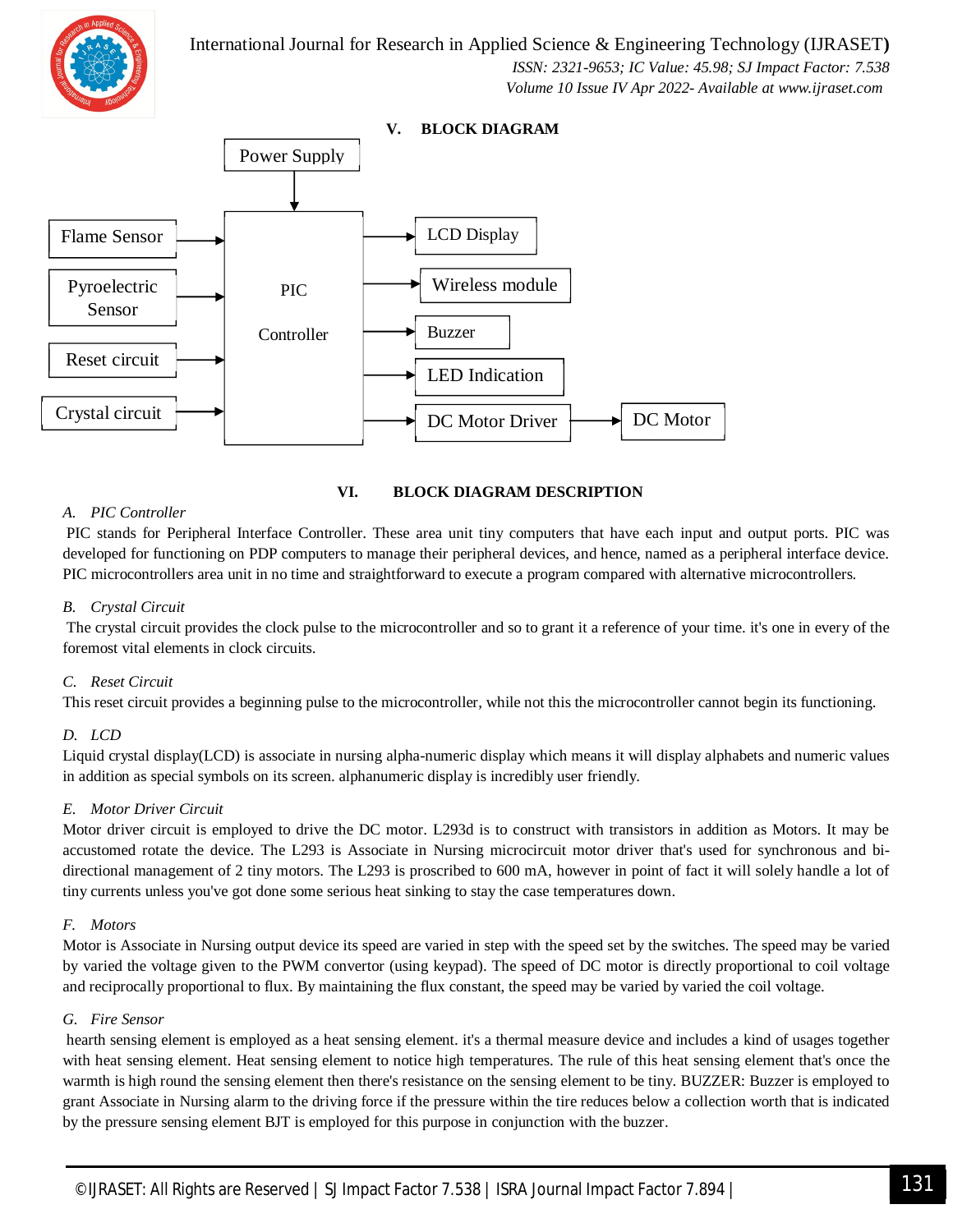

#### International Journal for Research in Applied Science & Engineering Technology (IJRASET**)**  *ISSN: 2321-9653; IC Value: 45.98; SJ Impact Factor: 7.538*

 *Volume 10 Issue IV Apr 2022- Available at www.ijraset.com*

#### *H. Human Detector Sensor*

Sensor could be a electrical phenomenon device that detects motion by mensuration changes within the infrared levels emitted by encompassing objects. As shown in higher than diagram we've got used an individual's sensing element detects motion and warmth generated by the human. once a heat body sort of a human or animal passes by, it 1st intercepts one half the PIR sensing element, that causes a positive differential amendment between the 2 halves. once the nice and cozy body leaves the sensing space, the reverse happens, whereby the sensing element generates a negative differential amendment. The PIR sensing element includes a vary of roughly twenty feet.

#### *I. Theory Of Operation*

Pyroelectric devices, like the PIR sensing element, have parts manufactured from a crystalline material that generates an electrical charge once exposed to infrared emission. The amendments within the quantity of infrared placing the component change the voltages generated, that area unit measured by Associate in Nursing on-board electronic equipment. The device contains a special filter referred to as a lens system, that focuses the infrared signals onto the component. because the close infrared signals amendment apace, the on-board electronic equipment visits the output to point motion

#### *J. Application*

- *1)* It may be employed in Forest to detected any larceny or hearth remotely .
- *2)* It may be used as Home automation and Security System.
- *3)* It may be used as hospitals, could also be in unit or general wards.
- *4)* This system may be employed in hotels, industrial space.

#### **VII. CONCLUSION**

Our main objective is to notice the animals at delimitation of forest in addition because the likelihood of fireside to scale back the unfortunate loss. we've got conducted Associate in Nursing experiment in an internal laboratory setting. to seek out the likelihood of fireside and notice animals at boundary lines, we've got used the digital sensors which give correct output and it provides the proper result with variation of the information.

#### **REFERENCES**

- [1] International analysis Journal of Engineering and Technology (IRJET), Volume: 07 Issue: 04 | Apr 2020, Kaushik Indranil Patil1, Nivya Jayakumar Nair1, Sayali Chandrakant Bhavsar1, Madhuri Ramesh Jadhav1.
- [2] IOT System For Forest Monitoring by Alina-Elena Marcus, George Sucic, Elena Olteanu, Alexander Dorus
- [3] Design of weather monitoring system using arduino based database implementation by Sarmad Nozad Mahamood
- [4] IoT system for CO2 Monitoring and Forest Fire Detection with Effective Alert Mechanism by M.S.Sruthi1, Dr. M. Newlin Rajkumar2, Dr. V. Venkatesa Kumar